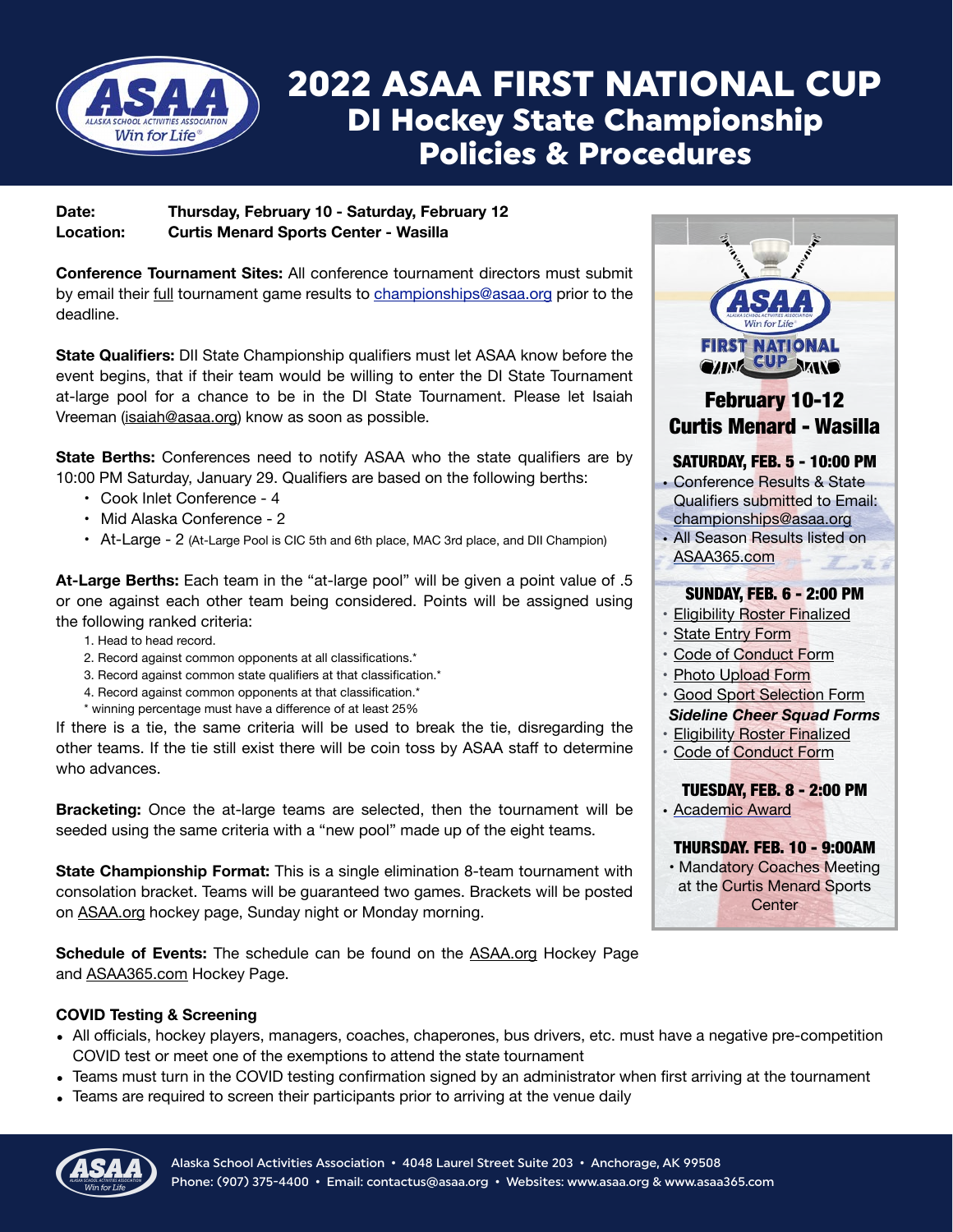**Hockey Rules:** This event will be conducted in compliance with the 2021-2022 National Federation Hockey Rule Book. In addition, ASAA supplemental rules will be enforced. For all the supplement rules please refer to page 148-149 in the ASAA Handbook.

**Mercy Rule:** Upon reaching a 10 or more goal differential at any time during the game, a running clock will be used. Once begun, the running clock will be stopped only for team, official, or injury timeouts.

## **ASAA Adopted Overtime Policy for State Championships:**

- State 3rd/5th and 4th/6th place games shall adhere to NFHS Ice Hockey Rules Book (Rule 9-11).
- All State Tournament games will be played as follows:
	- At the end of regulation, one 8-minute overtime period will be played.
	- If still tied, the ice will be resurfaced and the teams will play two overtime periods of 8 minutes each with a 3-minute break between periods.
	- If still tied, the ice will be resurfaced again and the teams will continue to play in this pattern until a winner is decided.
	- The team scoring the first goal is declared the winner.
	- No shootouts are allowed in any State Tournament game.

**Practice Time:** Time on Wednesday, Feb 8 is available for practice at the Curtis Menard Sports Complex. To schedule a practice contact Benjamin Ott (907-357-9100, [bott@ci.wasilla.ak.us\)](mailto:bott@ci.wasilla.ak.us) by the end of the day Tuesday, February 8. The cost is incurred by the team who has practice.

**Mandatory Coaches Meeting**: There will be a mandatory coaches meeting on Thursday at the Curtis Menard Sports Center. The meeting will be at 9:00am and state policies and procedures will be reviewed, rosters, passes, and coaches packets will be given out given out at the meeting.

**Team Rosters:** ASAA is using Big Teams/PlanetHS for its School Activities Reporting System (SARS). Schools will need to submit rosters and indicate which students have qualified for state through this system. This can be done by accessing the Hockey eligibility roster. Enter jersey numbers and indicate the student is a state qualifier. In addition, the State Championship Hockey Entry Form must be submitted. Both submissions are due by 2pm on Sunday, Feb. 6. A copy of the submitted roster will be included in the coaches packet. Coaches must verify their official roster at the coaches meeting. Following the coaches meeting, NO CHANGES to roster personnel may be made. If jersey numbers change, coaches must notify scorekeepers and officials.

**Passes:** Each participating school will be issued passes for state championships, based on the following guidelines.

- **Coaches:** Only certified coaches listed on the schools wrestling eligibility list will receive a pass. Coaches must have on their person the pass while on the bench. If not the school will be fined \$25.
- **Participants:** Wrestlers and managers should be included on the roster. All participants and managers will be marked with an ultraviolet marker after weigh-ins to be used at the entrance to the facility and to gain floor access.
- **Administration:** Each school will be provided one pass for attending administrators. The administrator should check in with an ASAA staff member upon arrival to receive a pass.
- **Adult Medical Passes:** Schools medical team members must check in with ASAA staff or ASAA Medical Staff at the state championship site prior to competition to receive a medical pass.
- **• All passes are non-transferable and will be confiscated if used fraudulently.**
- **• Security and ASAA staff members will be checking each player and coach for their blacklight or pass. You will not be allowed access into the facility without a pass.**
- **• If you lose a pass you will have to purchase regular tickets or your school may be billed.**

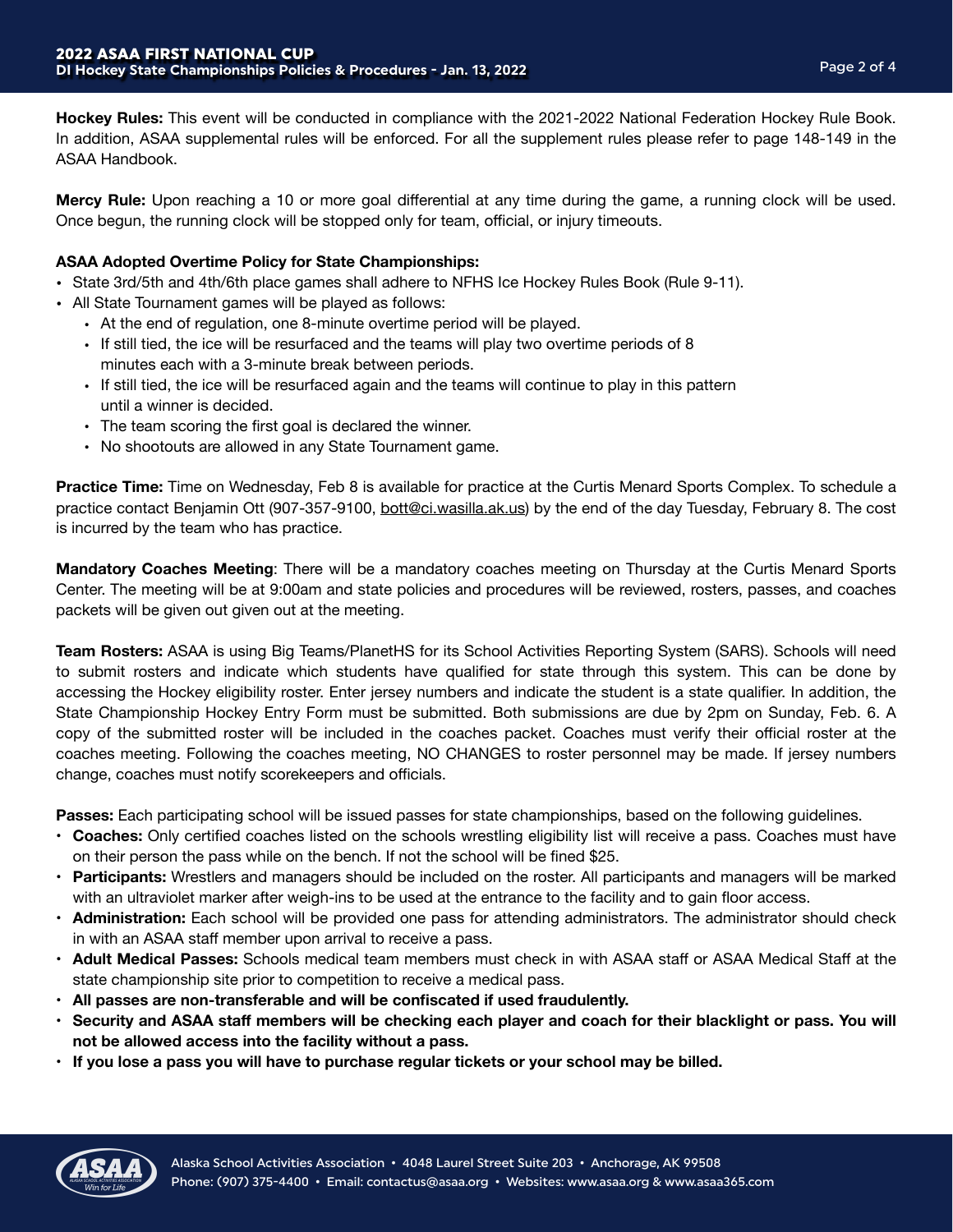**Bench Area & Personnel Rules:** There will be a maximum amount of 20 players allowed on the roster.

- The allotted team bench/sideline can include a combination of managers and coaches, that is coaches discretion.
- ONLY student participants/managers, and adult coaching staff are allowed in the bench area.
- Non-roster players that are not part of the student managers, fulfilling a managerial role, or one of the purchased passes are not allowed on the bench.
- Due to safety concerns it has been mandated by ASAA that only individuals of 7th grade school age or above may be on the sideline area during state championship games/matches, but only with a pass.
- Clean up your bench area after your matches. This includes cups, water bottles, trash, etc. ASAA security and staff will be inspecting the sidelines and locker rooms after each game. Fines, damage cost, and/or cleaning costs will be billed to the school.

**Daily Pre-Game Schedule:** Please consult the 2022 First National Cup Daily Pre-Game Schedule for home/visiting team assignments, warm-up procedures, locker room assignments. This is provided once teams are known, and will be in the coaches packet given during the mandatory coaches meeting.

**Home/Visiting Team:** Home Team is the highest seeded team in each game. This could be adjusted based on the number of teams in the tournament and the format.

**Hockey Pucks:** ASAA will provide warm-up and game pucks.

**Hospitality Room:** The hospitality room will be located on the top level of the Menard overlooking the ice on the track. This area is for the team coaches, tournament staff, and officials. This is not an area for hockey players and their families.

**Medical:** Orthopedic Physicians of Anchorage (OPA) is the official ASAA State Championships Medical provider. They will be onsite during the entire championship tournament to help provide medical help for injuries. Each team must provide all their own materials and supplies - including tape - if athletes are going to be taped.

**Concussion Information:** ASAA's official concussion protocol supervision team is OPA. OPA will run their tests on athletes with suspected concussions and if they conclude there is a suspected concussion, that player will not be able to return to play without going through the concussion return to play protocol. Team doctors, physicians, etc will not be able to over rule an OPA suspected concussion case, ASAA will be taking the OPA's conclusion. OPA Doctors will also be present during weigh-ins to conduct skin checks. If the OPA doctor finds a skin condition that could lead to a wrestlers disqualification, OPA will notify ASAA and the appropriate action will take place. OPA's findings as the official state championships medical provider will be the final decision. Team doctors and trainers are very important to teams and ASAA encourages them to be present. However, final medical decisions ASAA will go with OPA. [ASAA Concussion](http://asaa.org/resources/sports-medicine/concussion-management/) [Management](http://asaa.org/resources/sports-medicine/concussion-management/)

**Officials:** ASAA has selected certified officials for this event. Official nominations have come from hockey officials associations, coaches, school administrators, and other tournament site administrators. Every attempt is made to bring in qualified officials from around the state.

**Team Video:** Teams are allowed to film their games, BUT NO LIVE STREAMING! Video service of each game will not be provided by ASAA. Teams are encouraged to make other arrangements if they wish a video copy of their game.

**Championship Results:** All results will be posted on [ASAA365.com,](http://ASAA365.com) through MaxPreps, @ASAAORG (Twitter) and Facebook.

**School Signs:** Schools are allowed to hang signs that are positive and directed only towards the schools team. Signs are ALLOWED TO BE HUNG WITH BLUE PAINTERS TAPE ONLY! No Glue or Duck Tape! School signs will be removed if